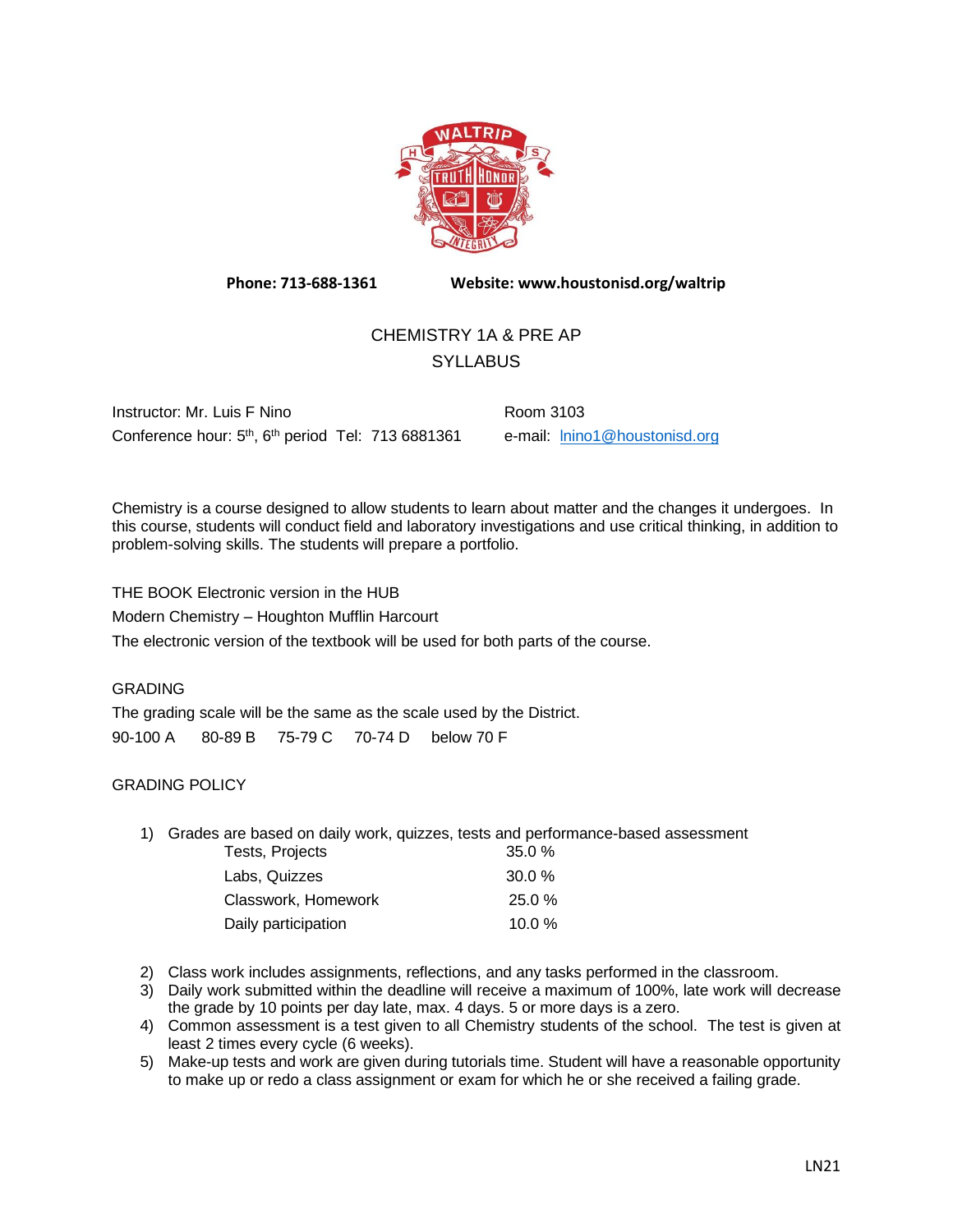#### LABORATORY SAFETY

Each student is required to pass a laboratory safety test with at least 70% accuracy. If the student does not pass the safety test, the student will not be allowed to participate in laboratory activities until he do so. In addition to the lab safety test, each student and parent will be required to sign a Lab safety contract, stating the student has passed the test and will practice safe habits in the laboratory environment. Due to pandemics we will start with virtual labs or demonstrations.

#### HOMEWORK

When homework is assigned, the student is expected to have the work completed upon entering the class the next meeting day.

#### **CLASS RULES**

**Be on time and participate in the class Be prepared (Laptop. pencil, pen, notebook, e-Textbook daily).** All students will be silent and respectful while other students read aloud **Respect the Adult in charge, yourself and your Peers.**

#### MATERIALS

Pen Pencil Writing paper Metric ruler Composition Notebook

# All work is required to have a proper heading

## **Plagiarism, Cheating, and Academic Integrity**

Work in groups is encouraged. Avoid plagiarism and cheating. This is a great year with a lot of challenges, and we will conclude it with success.

\_\_\_\_\_\_\_\_\_\_\_\_\_\_\_\_\_\_\_\_\_\_\_\_\_ \_\_\_\_\_\_\_\_\_\_\_\_\_\_\_\_\_\_\_\_\_\_\_\_\_\_ \_\_\_\_\_\_\_\_\_

**Parent Signature <b>Constructed Exercise Student name Date Date**